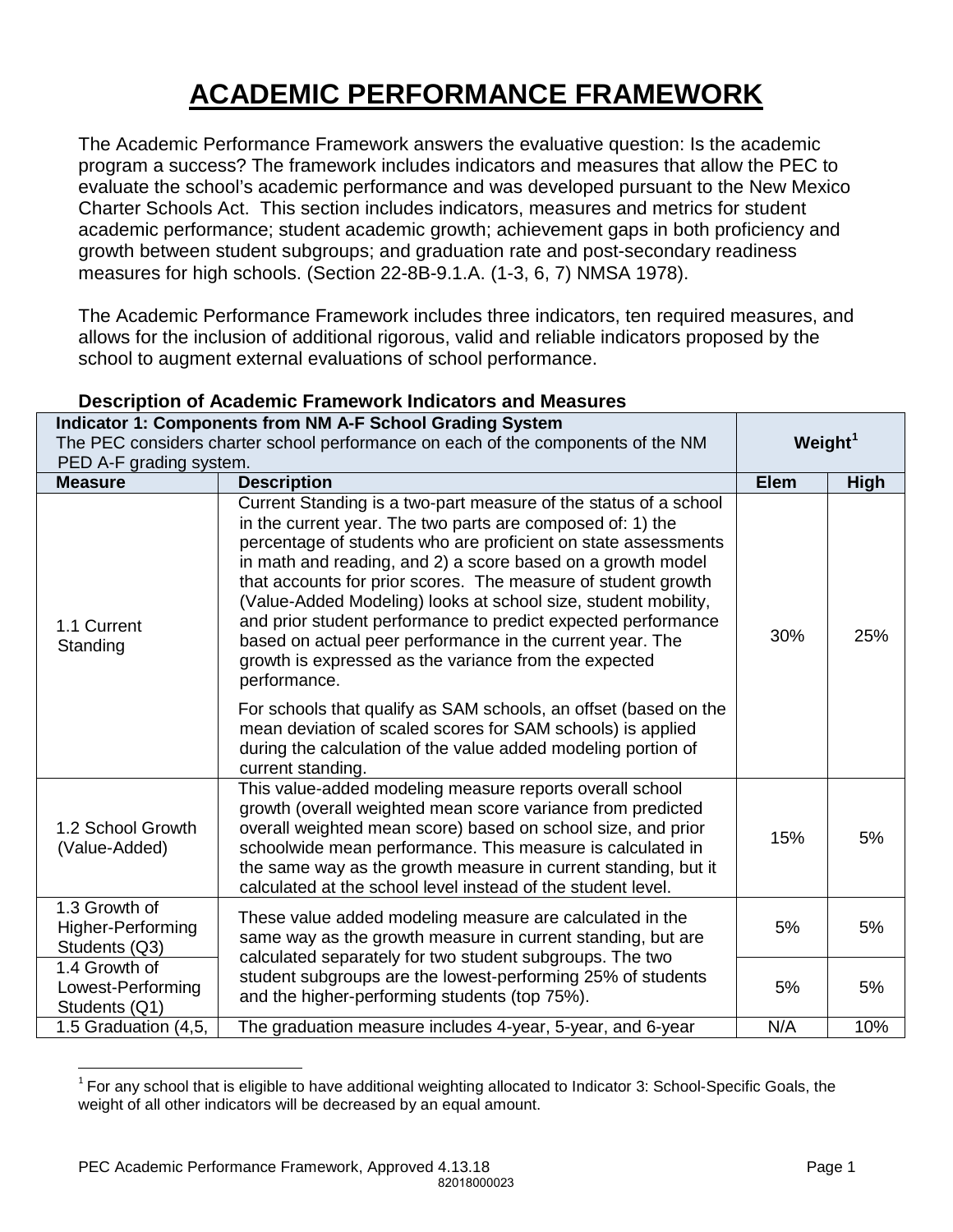| and 6-year rates;<br>value added)                   | cohort graduation rates and improvement in the 4-year<br>graduation rate.                                                                                                                                                                                                                                                                                                                                                                                                                                                                                                                                           |     |     |
|-----------------------------------------------------|---------------------------------------------------------------------------------------------------------------------------------------------------------------------------------------------------------------------------------------------------------------------------------------------------------------------------------------------------------------------------------------------------------------------------------------------------------------------------------------------------------------------------------------------------------------------------------------------------------------------|-----|-----|
|                                                     | Graduation rates are one-year lagged. That is, the rates that are<br>published in the school grade report are for the cohort that<br>graduated by August 1 of the prior year. Students are expected<br>to graduate in four years, however rates are calculated for 5-<br>and 6- year graduates. Calculation of 4-year, 5-year, and 6-year<br>cohort graduation rates uses the Shared Accountability method,<br>which gives each school in which the student was enrolled in<br>high school proportional credit for their timely or lack of timely<br>graduation.                                                    |     |     |
|                                                     | Improvement in the 4-year graduation rate is based on the slope<br>of the 4-year graduation rates for the past three years. For<br>schools that have a 4-year graduation rate that is over 90%, all<br>points are awarded for graduation growth.                                                                                                                                                                                                                                                                                                                                                                    |     |     |
|                                                     | For schools that qualify as SAM schools, an auxiliary graduation<br>rate is computed using a senior completer method which<br>includes only 12th grade students who are not members of the<br>4-year cohort. The denominator is comprised of the count of<br>12th graders in the first enrollment snapshot (40D). The<br>numerator is derived from the count of all non-cohort students<br>who graduated by the end of the year (EOY snapshot). Using<br>this method, schools receive feedback on their success in<br>graduating returning dropouts and adults whose cohort has long<br>since aged from the system. |     |     |
|                                                     | College and Career Readiness (CCR) scores are determined by<br>the percentage of the prior year 4-year graduation cohort<br>members (this indicator is also are one-year lagged) who show<br>evidence of participating in college or career preparation, along<br>with the proportion of those students meeting a benchmark. This<br>indicator is also calculated using the shared accountability<br>model.                                                                                                                                                                                                         |     |     |
| 1.6 Career and<br><b>College Readiness</b>          | High school students are expected to participate in at least one<br>college or career readiness program: 1) College entrance<br>exams (Accuplacer, ACT, ACT Aspire, Compass, PLAN, PSAT,<br>SAT, or SAT Subject Test) 2) Evidence that the student can<br>pass a college-level course (Advanced Placement, Dual Credit,<br>or IB) 3) Eligibility for an industry-recognized certification<br>(Career Technical Education) Points are given separately for<br>students' participation and for their success in achieving targets.                                                                                    | N/A | 10% |
|                                                     | SAM schools are allowed use of additional indicators including<br>ASVAB, WorkKeys, and TABE.                                                                                                                                                                                                                                                                                                                                                                                                                                                                                                                        |     |     |
| 1.7 Opportunity to<br>Learn (Attendance,<br>Survey) | Opportunity to Learn (OTL) represents the learning environment<br>schools provide. It is determined from student attendance and<br>scores on a student or parent survey administered annually.<br>The expected attendance rate is 95%. Schools that have higher                                                                                                                                                                                                                                                                                                                                                     | 5%  | 5%  |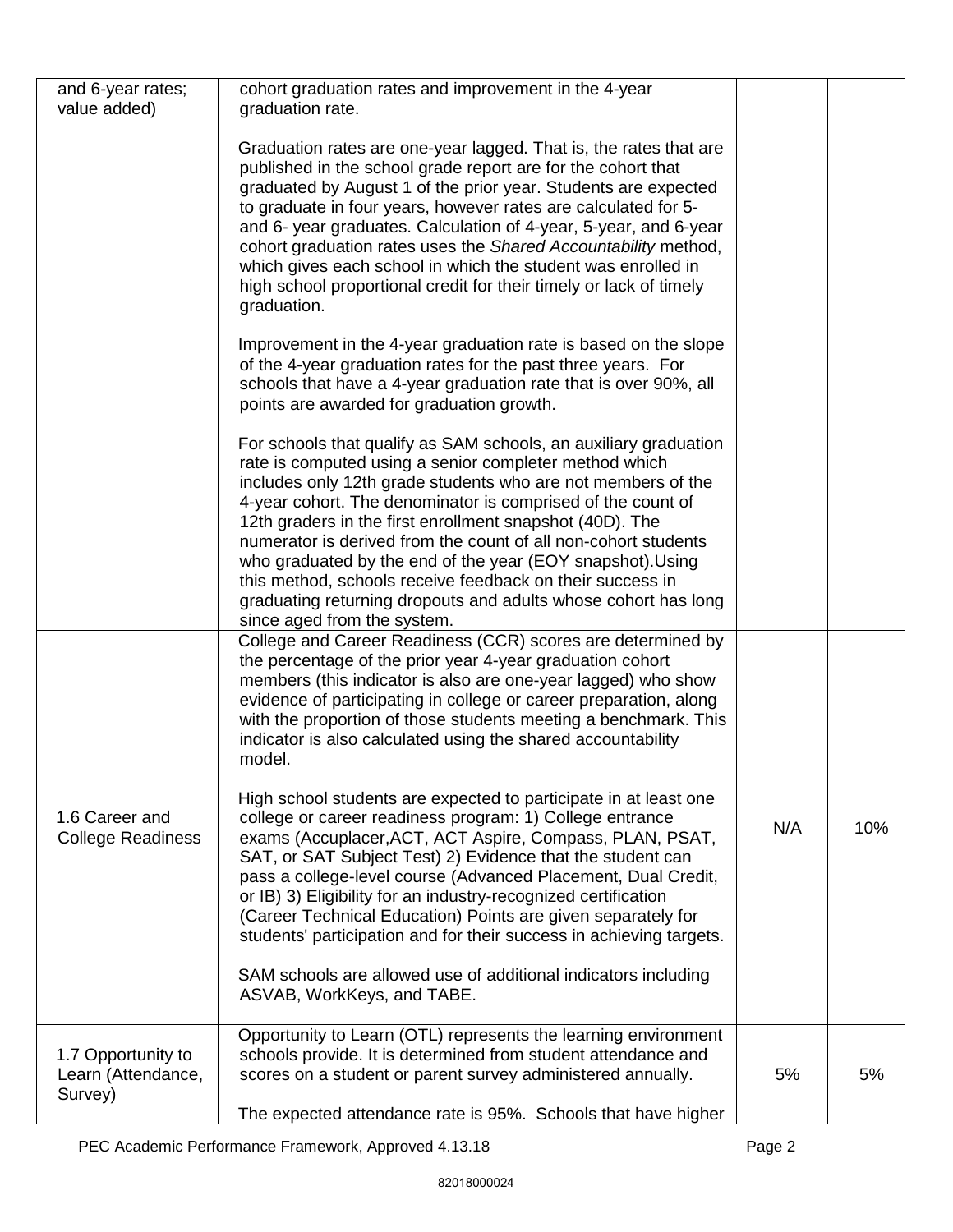| than a 95% attendance rate can earn more than the total<br>number of points available.                                                                                                                                                                                                                                                                                                                                                                                                                                                                                                      |  |
|---------------------------------------------------------------------------------------------------------------------------------------------------------------------------------------------------------------------------------------------------------------------------------------------------------------------------------------------------------------------------------------------------------------------------------------------------------------------------------------------------------------------------------------------------------------------------------------------|--|
| The survey measures the extent to which classroom teachers<br>demonstrate instructional practices known to facilitate student<br>learning. Students answer survey questions on topics such as<br>classroom teaching and expectations of students. The survey<br>contains 10 questions with answers from 0 (Never) to 5 (Always)<br>for a maximum score of 50. For students in grades KN-2, a<br>parent or family member completes the survey. The expected<br>average score is 45 points, schools that earn more than 45<br>points can earn more than the total number of available points. |  |
| Source: New Mexico PED A-F School Grading Technical Guide                                                                                                                                                                                                                                                                                                                                                                                                                                                                                                                                   |  |

| <b>Indicator 2: Subgroup Performance</b><br>Subgroup measures are based on the school's relative performance (statewide<br>percentile rank) compared to all NM public schools serving the same grades. Points<br>assigned for each subgroup are averaged to calculate overall points for measures<br>2.1, 2.2, and 2.3. |                                                                                                                                                                  | Weight $1$  |             |
|-------------------------------------------------------------------------------------------------------------------------------------------------------------------------------------------------------------------------------------------------------------------------------------------------------------------------|------------------------------------------------------------------------------------------------------------------------------------------------------------------|-------------|-------------|
| <b>Measure</b>                                                                                                                                                                                                                                                                                                          | <b>Description</b>                                                                                                                                               | <b>Elem</b> | <b>High</b> |
| 2.1 Subgroup<br>Growth of Higher-<br>Performing<br>Students (Q3)                                                                                                                                                                                                                                                        | Schools are compared to all schools statewide serving the<br>same grade levels, based on the A-F Student Growth<br>results calculated by NM PED for Q3 students. | 10%         | 7.5%        |
| 2.2 Subgroup<br>Growth of Lowest-<br>Performing<br>Students (Q1)                                                                                                                                                                                                                                                        | Schools are compared to all schools statewide serving the<br>same grade levels, based on the A-F Student Growth<br>results calculated by NM PED for Q1 students. | 10%         | 7.5%        |
| 2.3 Subgroup<br>Proficiency                                                                                                                                                                                                                                                                                             | Schools are compared to all schools statewide serving the<br>same grade levels, based on subgroup proficiency rates for<br>all eligible subgroups.               | 10%         | 10%         |

| <b>Indicator 3: School-Specific Goals</b><br>The performance framework allows for the inclusion of additional rigorous,<br>valid and reliable indicators (as determined by the chartering authority)<br>proposed by a charter school to augment external evaluations of its<br>performance. (Section C of 22-8B-9.1(C) NMSA 1978) |                                                                                                                                                                                  | Weight <sup>2</sup> |      |
|-----------------------------------------------------------------------------------------------------------------------------------------------------------------------------------------------------------------------------------------------------------------------------------------------------------------------------------|----------------------------------------------------------------------------------------------------------------------------------------------------------------------------------|---------------------|------|
| <b>Measure</b>                                                                                                                                                                                                                                                                                                                    | <b>Description</b>                                                                                                                                                               | <b>Elem</b>         | High |
| 3.1 College<br><b>Readiness</b>                                                                                                                                                                                                                                                                                                   | Media Arts Collaborative Charter has developed a school<br>specific goal measuring college readiness through completion<br>of career pathway programs of study, upon graduation. | 5%                  | 5%   |
| 3.2 Career<br><b>Readiness</b>                                                                                                                                                                                                                                                                                                    | Media Arts Collaborative Charter has developed a school<br>specific goal measuring career readiness through completion<br>of an internship program, upon graduation.             | 5%                  | 5%   |

 $\overline{a}$ 

<span id="page-2-0"></span> $2$  A school shall be eligible to have additional weighting allocated to Indicator 3: School-Specific Goals, if the proposed indicator is Reliable (additional 5 points of weight) and Rigorous (additional 5 points of weight).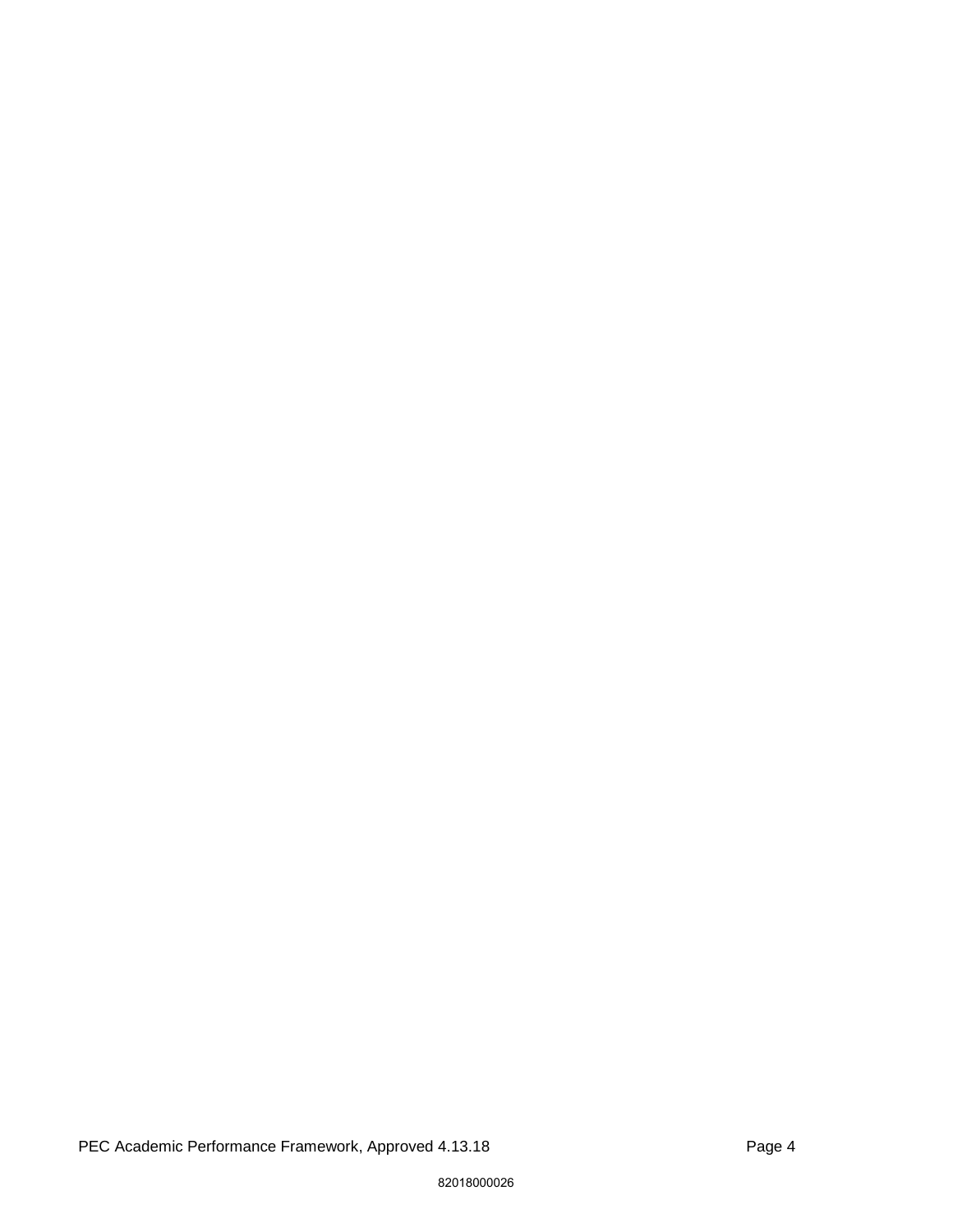# <span id="page-4-0"></span>**Summary of Indicator Rating System and Assigned Points**

Schools receive up to 100 points for each academic measure. The average weighted points across the framework are used to assign the overall rating (tier).

| <b>Indicators</b>                                                            | <b>Description</b>                                                                                                                                                                                                                                                                           | <b>Rating Scale</b>                                                                                                                         | <b>Assigned Points</b>                                                                           | <b>Total Weight?</b> |             |
|------------------------------------------------------------------------------|----------------------------------------------------------------------------------------------------------------------------------------------------------------------------------------------------------------------------------------------------------------------------------------------|---------------------------------------------------------------------------------------------------------------------------------------------|--------------------------------------------------------------------------------------------------|----------------------|-------------|
|                                                                              |                                                                                                                                                                                                                                                                                              |                                                                                                                                             |                                                                                                  | <b>Elem</b>          | <b>High</b> |
| Indicator 1:<br>Components<br>from NM A-F<br><b>School Grading</b><br>System | The PEC considers charter<br>school performance on each<br>of the components of the NM<br>PED A-F grading system                                                                                                                                                                             | A - F grade for<br>each component of<br>the NM grading<br>system                                                                            | $A = 100$ pts<br>$B = 75$ pts<br>$C = 50$ pts<br>$D = 25$ pts<br>$F = 0$ pts                     | 60%                  | 65%         |
| Indicator 2:<br>Subgroup<br>Performance                                      | Subgroup measures are<br>based on the school's relative<br>performance (statewide<br>percentile rank) compared to<br>all NM public schools serving<br>the same grades. Points<br>assigned for each subgroup<br>are averaged to calculate<br>overall points for measures<br>2.1, 2.2, and 2.3 | <b>State Percentile</b><br>Rank (1-100%)                                                                                                    | <b>Equal to State</b><br>Percentile Rank (1-100<br>pts)                                          | 30%                  | 25%         |
| Indicator $3^3$ :<br>School-Specific<br>Goals                                | Media Arts Collaborative<br>Charter has developed two<br>(2) school specific goals<br>measuring career and college<br>readiness measured by<br>completion of a career<br>pathway program of study<br>and an internship.                                                                      | Four rating<br>categories:<br>1) Exceeds<br>standard<br>2) Meets standard<br>3) Does not meet<br>standard<br>4) Falls far below<br>standard | $Exceeds = 100 pts$<br>Meets = $75$ pts<br>Does not meet $= 25$ pts<br>Falls far below $= 0$ pts | 10%                  | 10%         |

82018000027

 $\overline{a}$ 

 $^3$  A school shall be eligible to have additional weighting allocated to Indicator 3: School-Specific Goals, if the proposed indicator is Reliable (additional 5 points of weight) and Rigorous (additional 5 points of weight).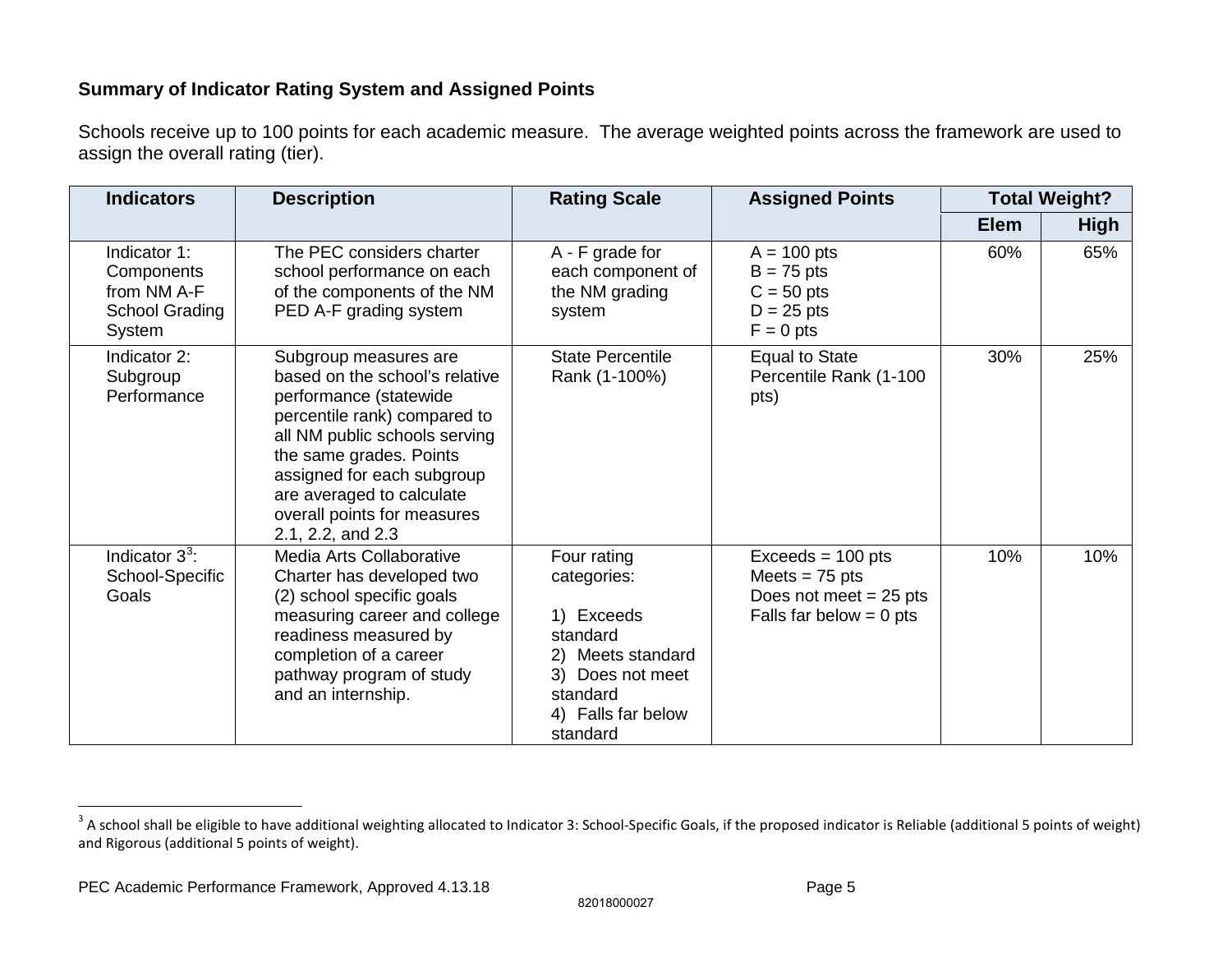Based on performance across the academic indicators and measures, schools receive an overall academic tier rating that is used by the PEC in annual monitoring and renewal decisions.

| Tier 1 | • School is exceeding PEC academic performance expectations and<br>is on par with the highest-performing schools in the state.<br>• (85 to 100 percent of possible total weighted points) |
|--------|-------------------------------------------------------------------------------------------------------------------------------------------------------------------------------------------|
| Tier 2 | • School is consistently meeting PEC academic performance<br>expectations.<br>• (50 to 84 percent of possible total weighted points)                                                      |
| Tier 3 | • School is <b>not meeting</b> expectations for one or more of the<br>academic indicators. Possible intervention.<br>• (16 to 49 percent of possible total weighted points)               |
| Tier 4 | • School is falling far below academic performance expectations.<br>Intervention; possible revocation.<br>• (0 to 15 percent of possible total weighted points)                           |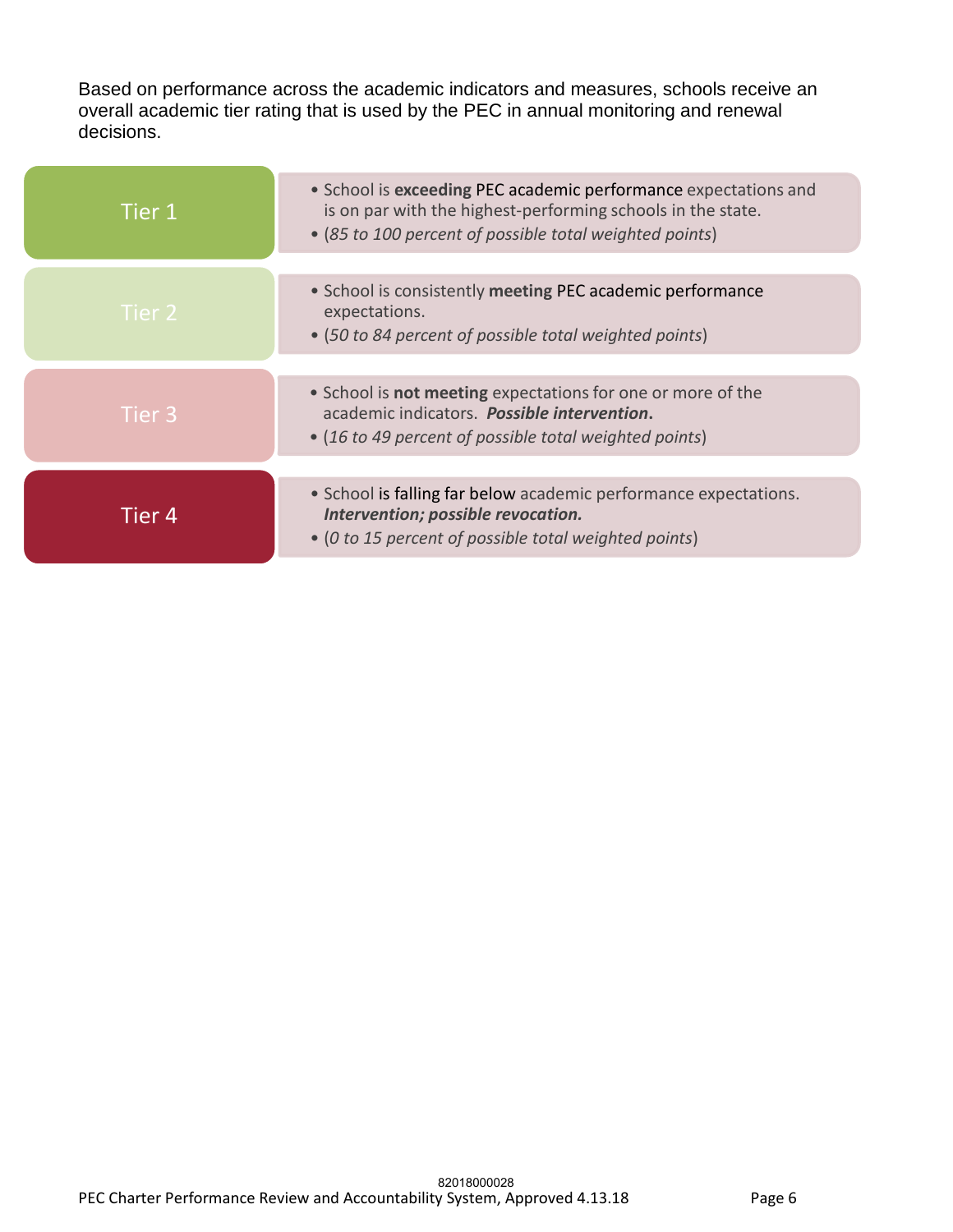# ACADEMIC PERFORMANCE FRAMEWORK APPENDIX

## Media Arts Collaborative Charter School

Indicator 3.1

## **Description:**

Students will complete at least one (1) career pathway program of study (Programming & Design, Post-Production Film, and/or Visual Arts pathways), upon their graduation from Media Arts Collaborative Charter School.

### **Methodology and Reporting:**

- A. Students will be included in the data set if:
	- 1. They are enrolled as a senior on the 40th day, and who graduate by the end of May; &
	- 2. They are on the traditional graduation track (not on the ability-option graduation track for students with severe cognitive disabilities).

The school will provide a list of enrollment data from the school's student information system (SIS), which will be verified by comparing to STARS data, that identifies all students enrolled as Seniors on the  $40<sup>th</sup>$  day, those students' enrollment dates, and those students withdrawal dates—if applicable. The school must highlight the students who do not meet the eligibility criteria to be included in the data set. These student's cumulative files are subject to auditing to verify they are being properly excluded from the data set.

- B. The school will provide an official high school transcript for each graduating student that designates completion of which, if any, career pathway program of study.
- C. The school will calculate the percentage of graduating students in the data set who completed at least one career pathway program of study.

| <b>Rating Categories and Performance Level Targets:</b> |  |
|---------------------------------------------------------|--|
|                                                         |  |

| <b>Measure Rating</b>  | Description of Target for this Performance Level                        | <b>Points</b>   |
|------------------------|-------------------------------------------------------------------------|-----------------|
| Category               |                                                                         | <b>Assigned</b> |
| Exceeds Standard       | 76%-100% of graduates complete one (1) or more of the following career  | 100             |
|                        | pathway programs of study: Programming & Design, Post-Production Film,  |                 |
|                        | and/or Visual Arts.                                                     |                 |
| <b>Meets Standard</b>  | 51%-75% of graduates complete one (1) or more of the following career   | 75              |
|                        | pathway programs of study: Programming & Design, Post-Production Film,  |                 |
|                        | and/or Visual Arts.                                                     |                 |
| Does Not Meet          | 25% - 50% of graduates complete one (1) or more of the following career | 25              |
| <b>Standard</b>        | pathway programs of study: Programming & Design, Post-Production Film,  |                 |
|                        | and/or Visual Arts.                                                     |                 |
| <b>Falls Far Below</b> | Up to 24% of graduates complete one (1) or more of the following career | $\Omega$        |
| <b>Standard</b>        | pathway programs of study: Programming & Design, Post-Production Film,  |                 |
|                        | and/or Visual Arts.                                                     |                 |